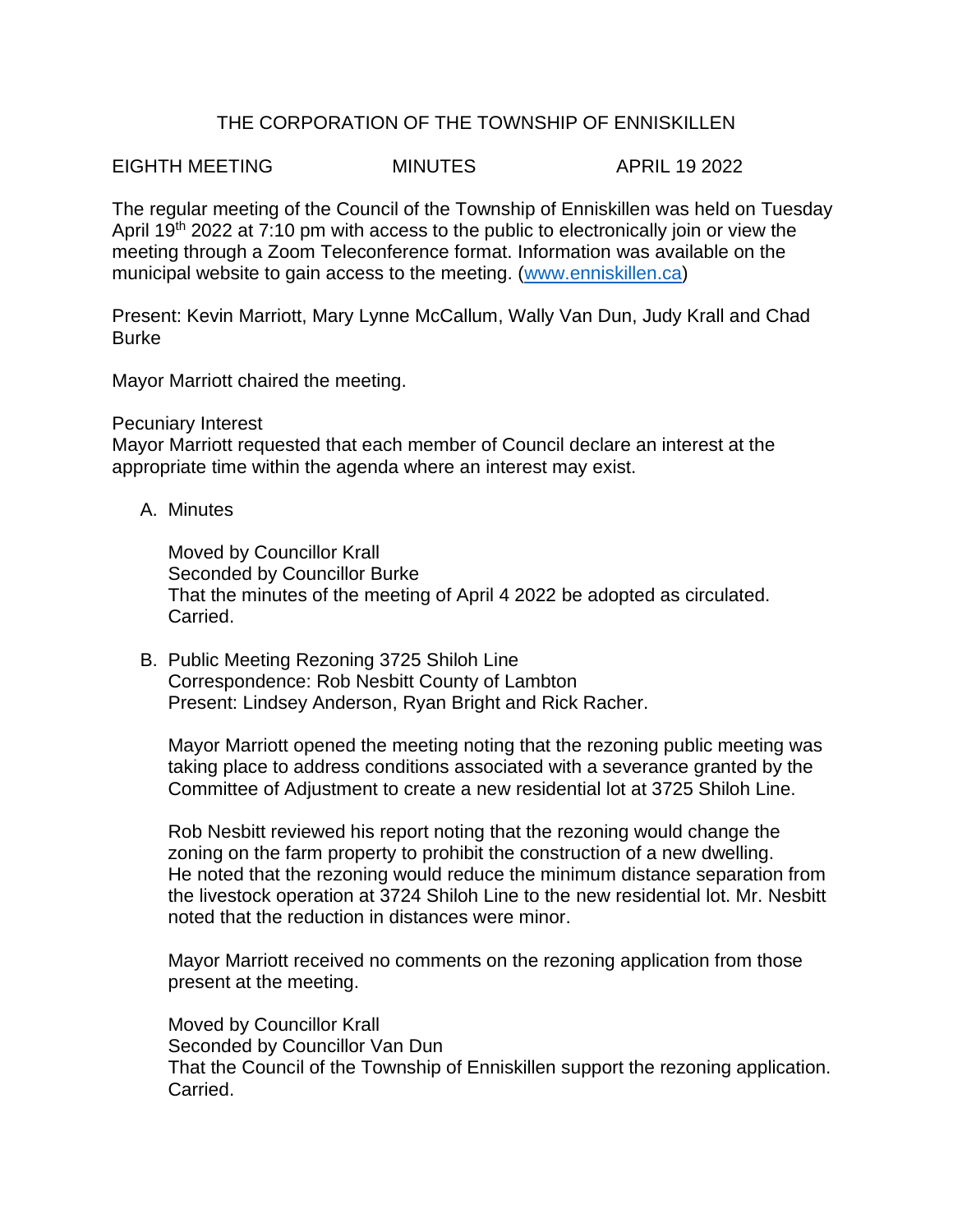C. Interviews

Drainage: 11<sup>th</sup> Concession Drain site meeting Councillor Krall reviewed her minutes from the site meeting held on the 11<sup>th</sup> Concession Drain.

Moved by Councillor Krall Seconded by Councillor Van Dun That R Dobbin Engineering be appointed to prepare a Section 78 report for the 11<sup>th</sup> Concession Drain. Carried.

The Clerk noted that a new report had been submitted to the Village of Oil Springs regarding the Gum Bed Line Drain.

Moved by Councillor McCallum Seconded by Councillor Krall That Councillor Burke be appointed as the Council representative for the Gum Bed Line Drain Report. Carried.

- D. Correspondence for information
	- 1. Ministry of Municipal Affairs More Homes for Everyone Plan
	- 2. Ministry of Municipal Affairs COVID 19 measures ending April 27 2022
	- 3. Ministry of Energy Expansion of Electricity Transmission Infrastructure
	- 4. Lambton Public Health Reopening Some Services to Public Access
	- 5. Lambton Public Health Fourth Covid Vaccine Dose
	- 6. County of Lambton Council Highlights Apr 6 2022
	- 7. Petrolia Notice of Official Plan and Zoning Amendment
	- 8. Petrolia Notice of Zoning Amendment
	- 9. Ministry of Energy Proposed Electricity Rates
	- 10.ROMA Action Plan

Moved by Councillor McCallum Seconded by Councillor Burke That correspondence items 1-10 be received and filed. Carried.

- E. Correspondence requiring motions
	- 1. Resolution South Huron Firefighter Certification

Councillor Krall noted that the regulation regarding fire fighter certification had been approved by the Ontario government.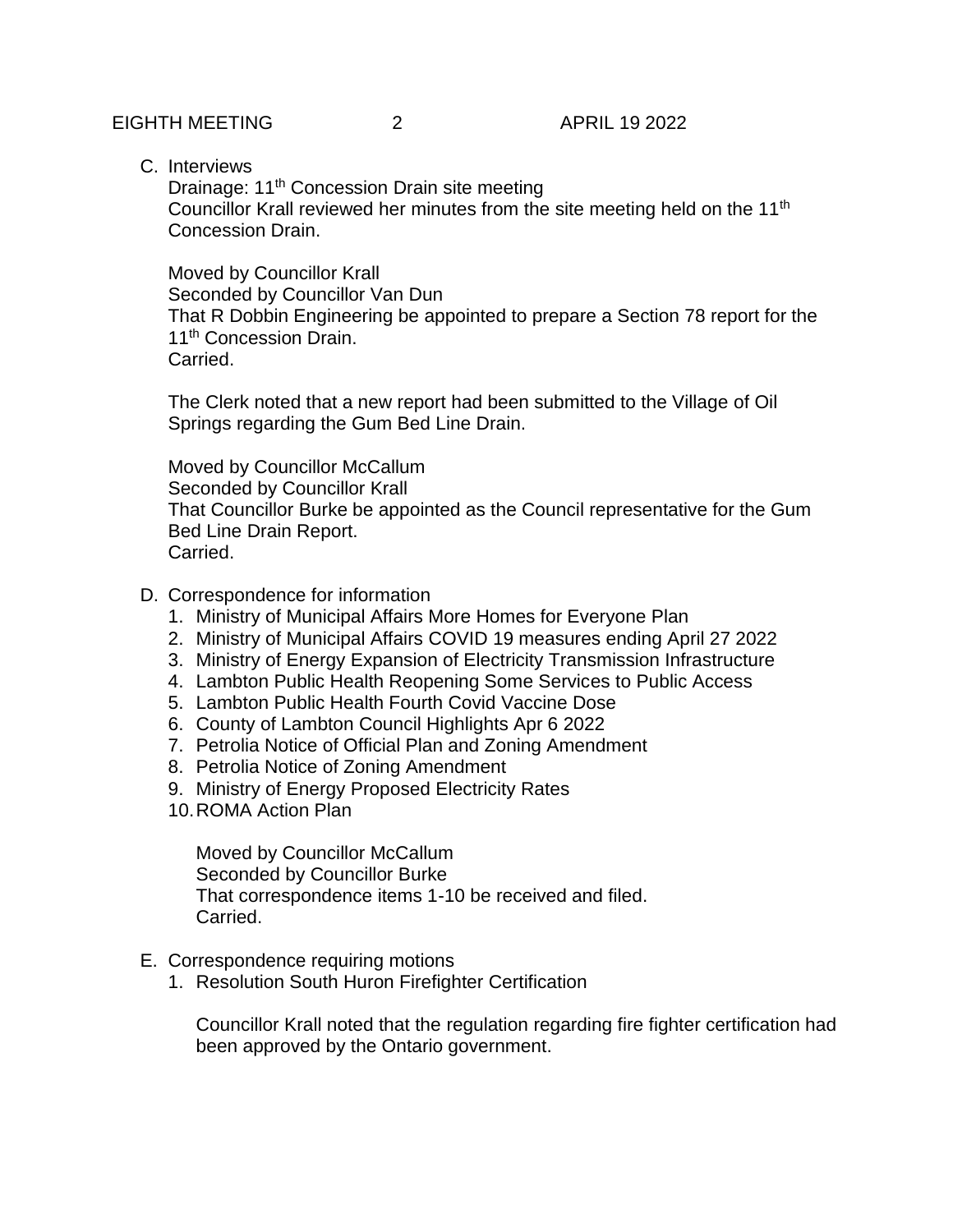Moved by Councillor Krall Seconded by Councillor Van Dun That the resolution from South Huron be received and filed. Carried.

2. Resolution Cambridge moratorium on all new gravel applications

Moved by Councillor Krall Seconded by Councillor Van Dun That the resolution from Cambridge regarding new gravel pit applications be received and filed. Carried.

3. Resolution Clarington Natural Heritage System designations

Moved by Councillor Krall Seconded by Councillor Van Dun That the resolution from Clarington regarding Natural Heritage Systems be received and filed. Carried.

4. Resolution Ontario Nurses Association Bill 124

Moved by Councillor Krall Seconded by Councillor Van Dun That the resolution from the Ontario Nurses Association regarding Bill 124 be received and filed. Carried.

5. Resolution Grey Highlands HST rebate on new homes in Ontario

Moved by Councillor Krall Seconded by Councillor Burke That the resolution from Grey Highlands regarding HST rebate on new homes be received and filed. Carried.

6. Resolution Mulmur- More Homes for Everyone Act

Moved by Councillor Krall Seconded by Councillor Van Dun That the resolution from Mulmur regarding More Homes for Everyone Act be received and filed. Carried.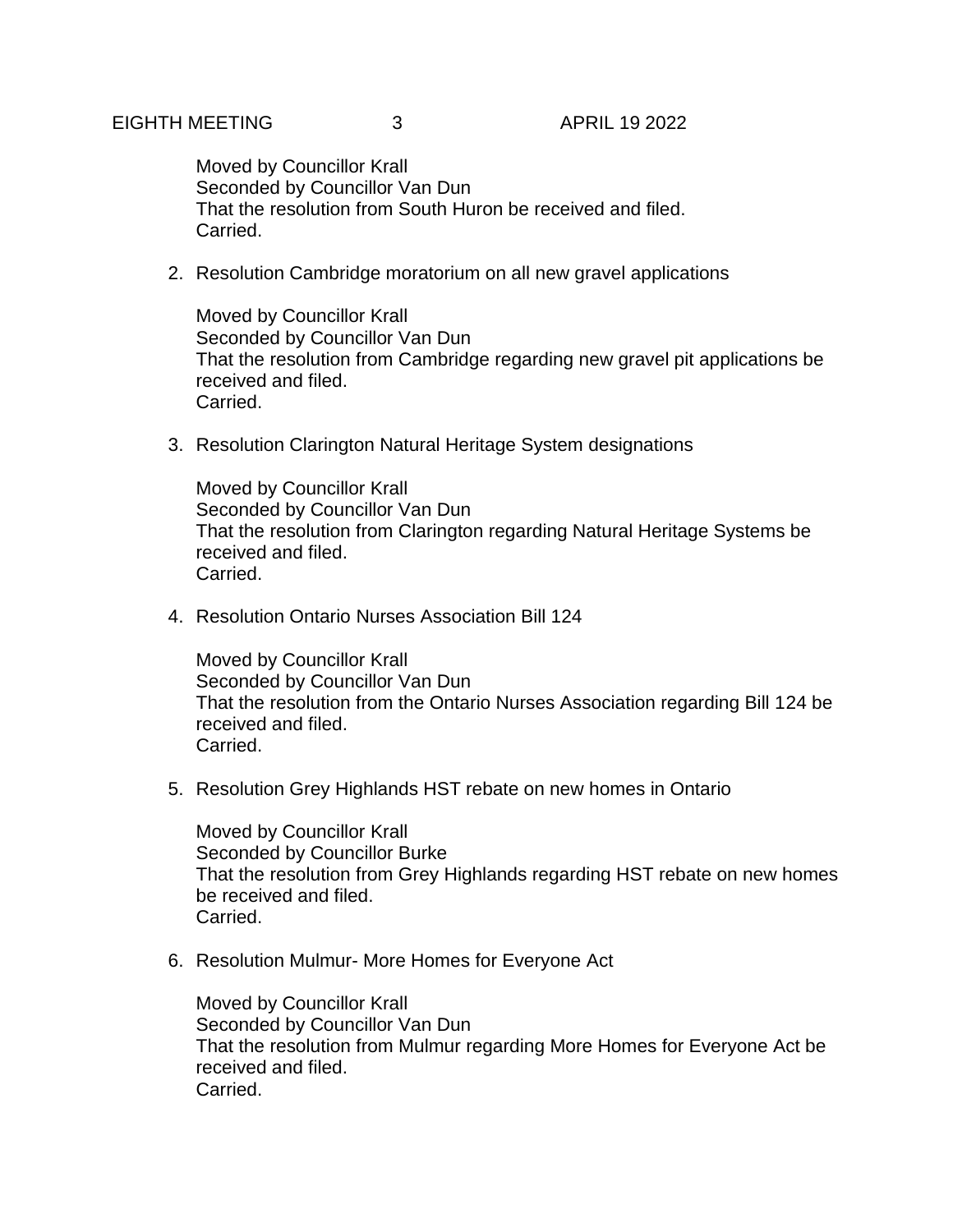## EIGHTH MEETING  $\begin{array}{ccc} 4 & 4 & 4 \end{array}$  APRIL 19 2022

7. Resolution Port Colborne- Floating Accommodations

Moved by Councillor Krall Seconded by Councillor Burke That the resolution from Port Colborne be received and filed. Carried.

F. Accounts

Councillor Krall declared an interest as a director for the local fair association that were being paid grants through the accounts.

Moved by Councillor Van Dun Seconded by Councillor Burke That the accounts be paid as circulated: Cheque: 16330-16390: \$ 274,471.89. Carried.

- G. Other Business
	- 1. Memo Allocation of Gas Tax and OCIF funding

Moved by Councillor McCallum Seconded by Councillor Krall That the 2022 OCIF funds be allocated to the reconstruction of Marthaville Road from Courtright Line to Oil Springs Line, That the 2022 Gas Tax Funds be allocated to the reconstruction of Marthaville Road from Oil Springs Line to Aberfeldy Line. Carried.

2. Memo Council Lambton Seniors Home Corporation

Councillor Krall declared an interest in that she was a director for the Lambton Senior Home Corporation.

Moved by Councillor Van Dun Seconded by Councillor McCallum That the request to reduce property taxes for the Lambton Senior Home Corporation be denied. Carried.

3. Memo Council IESO electricity procurement

Councillor Krall noted that she had received a complaint in regards to speeding along LaSalle Line in the area of Tank Street.